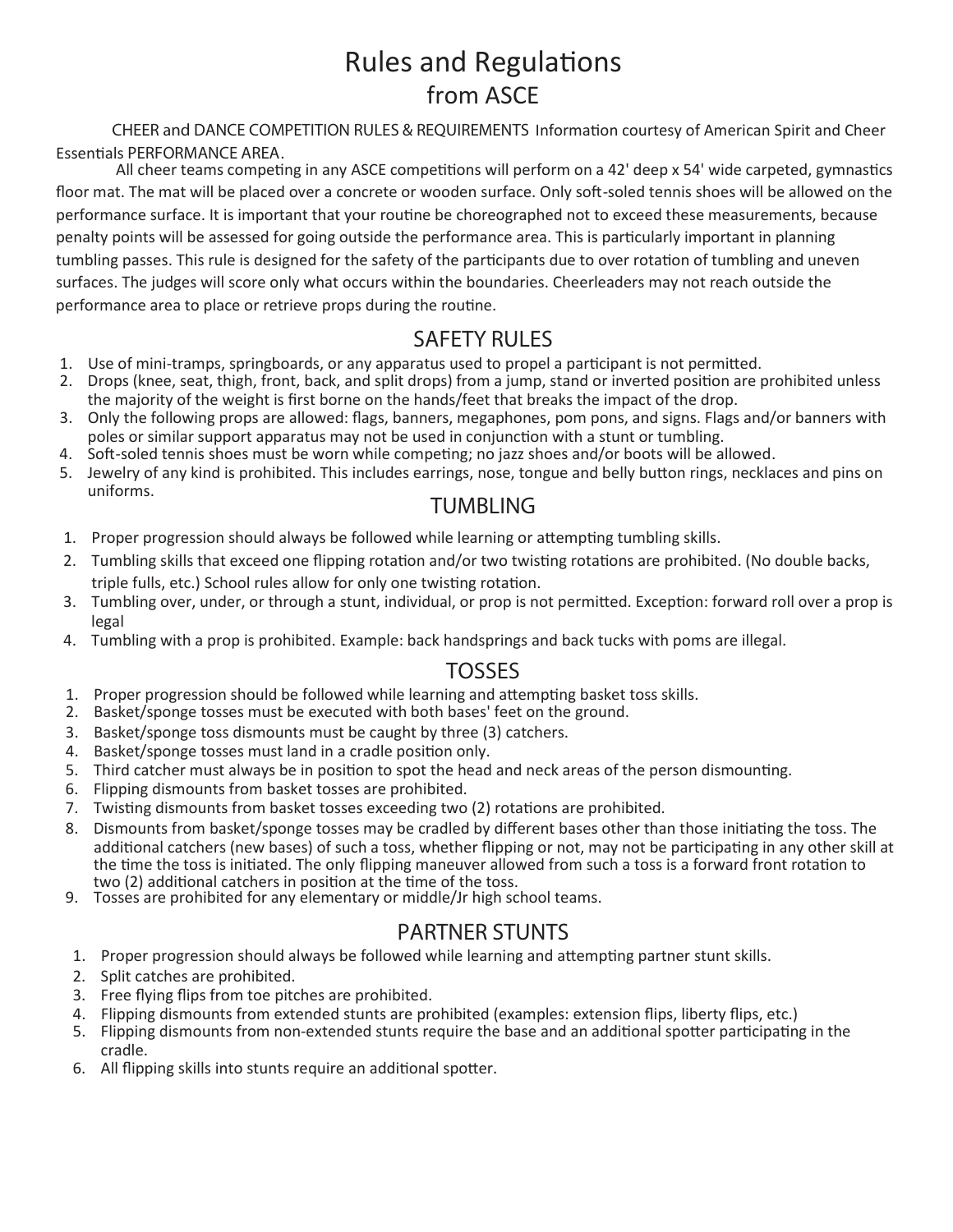- 7. All flips from non-extended stunts MUST BE CRADLED ONLY. The spoter MUST assist the base in catching the cradle. (Flips to the ground, flips to crunches, flips to humpties, etc., are prohibited.)
- 8. Double twisting dismounts from stunts require the base and an additional spotter participating in the cradle.
- 9. Twisting dismounts from stunts exceeding two (2) rotations are prohibited. For school divisions elementary and middle/jr high teams are prohibited from double twistng dismounts.
- 10. Combinaton flipping and full twistng dismounts from stunts are prohibited.
- 11. Dismounts or transitional stunts moving in a downward direction may not land in an inverted position (head down) and/or change direction while in an inverted position. Slight dips (45 degrees or less) while in an inverted position will be allowed if the downward motion is created only by the bending of the bases' knees in order to transition or<br>dismount the inverted person(s).
- 12. Any "one-arm" stunt with the top person's foot extended away from the body must have a spotter in addition to the base (examples: heel stretch, arabesque, scorpion, etc.).
- 13. Any dismount from a "one-arm" stunt other than a regular cradle or straight dismount to the ground requires a spotter in addition to the base. (Toe touch, full twist, etc.)
- 14. Flips from stunts should not be performed during basketball games unless a mated or cushioned surface is utilized.

#### **PYRAMIDS**

- 1. Proper progression should be followed while learning and attempting pyramid skills.
- 2. Pyramids over 2 persons high are prohibited. Pyramid height is determined by the following: 1 High = one standing person 1 1/2 High = thigh stand, arm stand, shoulder straddle, chair sit stunt, table top and shoulder level splits 2 High = Any single or double base stand or stunt at or above shoulder level. Example: Shoulder stand,<br>extension prep, extension, liberty, etc.
- 3. The second level bases in pyramids over 2 high may not be extended.
- 4. Dismounts or transitional pyramids moving in a downward direction may not land in an inverted position (head down) and or change direction while in an inverted position. Slight dips (45 degrees or less) while in an inverted positon will be allowed if the downward moton is created only by the bending of the bases' knees in order to transiton or dismount the inverted person(s).
- 5. Tension drops from stunts or pyramids to the ground are prohibited.
- 6. Back flip dismounts from 2 high pyramids are prohibited.
- 7. Forward suspended rolls off pyramids require at least 2 catchers.
- 8. The third catcher in cradles must always be in positon to spot the head and neck areas of the person dismounting.
- 9. Cradle dismounts from pyramids 2 high require at least 2 catchers.
- 10. Combined flip and twisting dismounts from pyramids are prohibited.
- 11. Free flying flips on to pyramids are prohibited.

### **CHEER JUDGING SCALE-- FOR CHEERLEADING FUNDAMENTALS**

Total points received per category will be based on overall quality and quantty of technical moves (both variety of skills and number of members performing skill) throughout routne. Specific skills performed that are not listed in one of the following skill categories will be placed in one of those categories at the discreton of the judges. Zero points will be given in a category if skills for that particular category are not executed.

### **TUMBLING**

#### *Ranges of Scoresand Skills*

5-7 points Beginning-Intermediate tumbling skills (examples: forward rolls, cartwheels, round-offs) performed by the team with a high level of perfection, or Intermediate/Advanced tumbling skills executed with substandard technique and perfection.

7-9 points Intermediate-Advanced tumbling skills (examples: back handspring, round off back handspring, round-off back tuck) performed by the majority of the team with a high level of perfection, or Advanced-Elite tumbling skills executed with sub-standard technique and perfecton.

9-10 points Advanced-Elite tumbling skills (examples: standing back tuck, standing back handspring back tuck or round-off back handspring back tuck) performed by the majority of the team with a high level of perfection, and numerous strong specialty passes such as layouts, whips, fulls, etc., performed with a high level of perfection.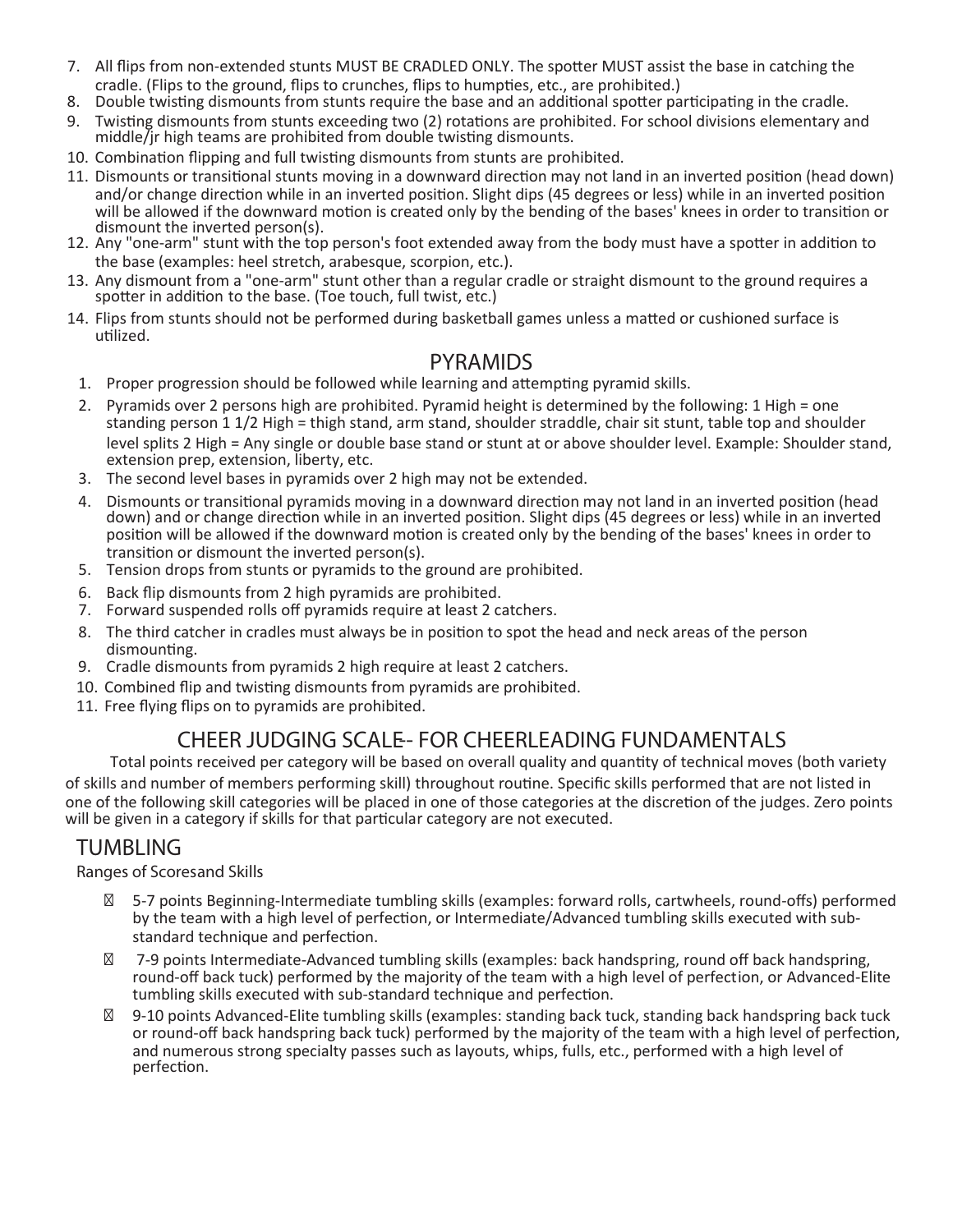### **PARTNER STUNTS**

Ranges of Scores and Skills

5-7 points Beginning-Intermediate partner stunt skills (examples: shoulder stands, extensions, chairs) performed by the team with a high level of perfecton, or Intermediate- Advanced partner stunt skills performed with substandard technique and perfecton. Spoters or additonal bases may be used to help support the partner stunts in this category.

7-9 points Intermediate-Advanced partner stunt skills (examples: liberty variatons, one arm stunts, full twistng dismounts) performed by the majority of the team with a high level of perfecton, or Advanced-Elite partner stunt skills performed with sub-standard technique and perfection. Spotters or additional bases may be used to help support the partner stunts in this category.

9-10 points Advanced-Elite partner stunt skills (examples: tossing with twisting, flipping and/or unique mounting techniques into liberty variations, one-arm stunts and/or multiple stunt sequences, flipping or double twistng dismounts) performed by the majority of the team with a high level of perfecton. The majority of stunts in each stunt segment must be executed unassisted.

#### **PYRAMIDS**

*Ranges of Scores and Skills*

5-7 points Beginning-Intermediate pyramid skills (examples: 2 high, non-transitonal, standard mount and

dismount) performed by the team with a high level of perfection, or Intermediate-Advanced pyramid skills performed with sub-standard technique and perfection.

7-9 points Intermediate-Advanced pyramid skills (examples: 2 ½ high, transitonal, variaton of mounts and dismounts) performed by the majority of the team with a high level of perfecton, or Advanced-Elite pyramid skills performed with sub-standard technique and perfecton.

9-10 points Advanced-Elite pyramid skills (examples: multiple 2 % high, transitional, tossing or unique mountng techniques, flipping, twistng and/or unique dismounts) performed by the majority of the team with a high level of perfection.

### **BASKET TOSSES/JUMPS**

*Ranges of Scores and Skills* 

5-7 points Beginning-Intermediate basket tosses and/or jumps (examples: spread eagle, tuck jump, etc.) performed by the team with a high level of perfection, or Intermediate/Advanced basket tosses/jumps performed with sub-standard technique and perfection.

7- 9 points Intermediate-Advanced basket tosses (examples: full twists) and/or jumps (examples: toe touch, herkie, hurdler, etc.) performed by the majority of the team with a high level of perfection, or Advanced-Elite basket tosses/jumps performed with substandard technique and perfecton.

9-10 points Advanced-Elite basket tosses (examples: double full twistng, pike fulls, Xout fulls) and/or jumps (examples: toe touch-back handspring or tuck, combinaton jumps) performed by the majority of the team

with a high level of perfection.

#### **MOTIONS/DANCE**

*Ranges of Scores and Skills*

5-7 points Basic-Intermediate motons/dance performed by the team at a slow pace, or executed with standard technique and perfection, or Intermediate-Advanced motions/dance skills performed with sub-<br>standard technique and perfection.

7-9 points Intermediate-Advanced motons/dance performed by the majority of the team at a moderate pace with good technique, or Advanced-Elite motons/dance skills performed with sub-standard technique and perfection.

9-10 points Advanced-Elite motons/dance performed by the majority of the team at a fast pace with strong technique, perfection, visual effect and crowd appeal.

### **COLLEGIATE PARTNER STUNT COMPETITION REQUIREMENTS**

- 1. Participants must be official members of the school and cheerleading team they are representing and meet all of their school's eligibility requirements.
- 2. Length of routine can be NO LONGER THAN SIXTY(60) SECONDS. The following penalties will apply for the routine going over the time limit:  $1-5$  seconds  $(.1)$ ,  $6-10$  seconds  $(.3)$ , over  $11$  seconds  $(.5)$ .
- 3. The routne should be performed to music.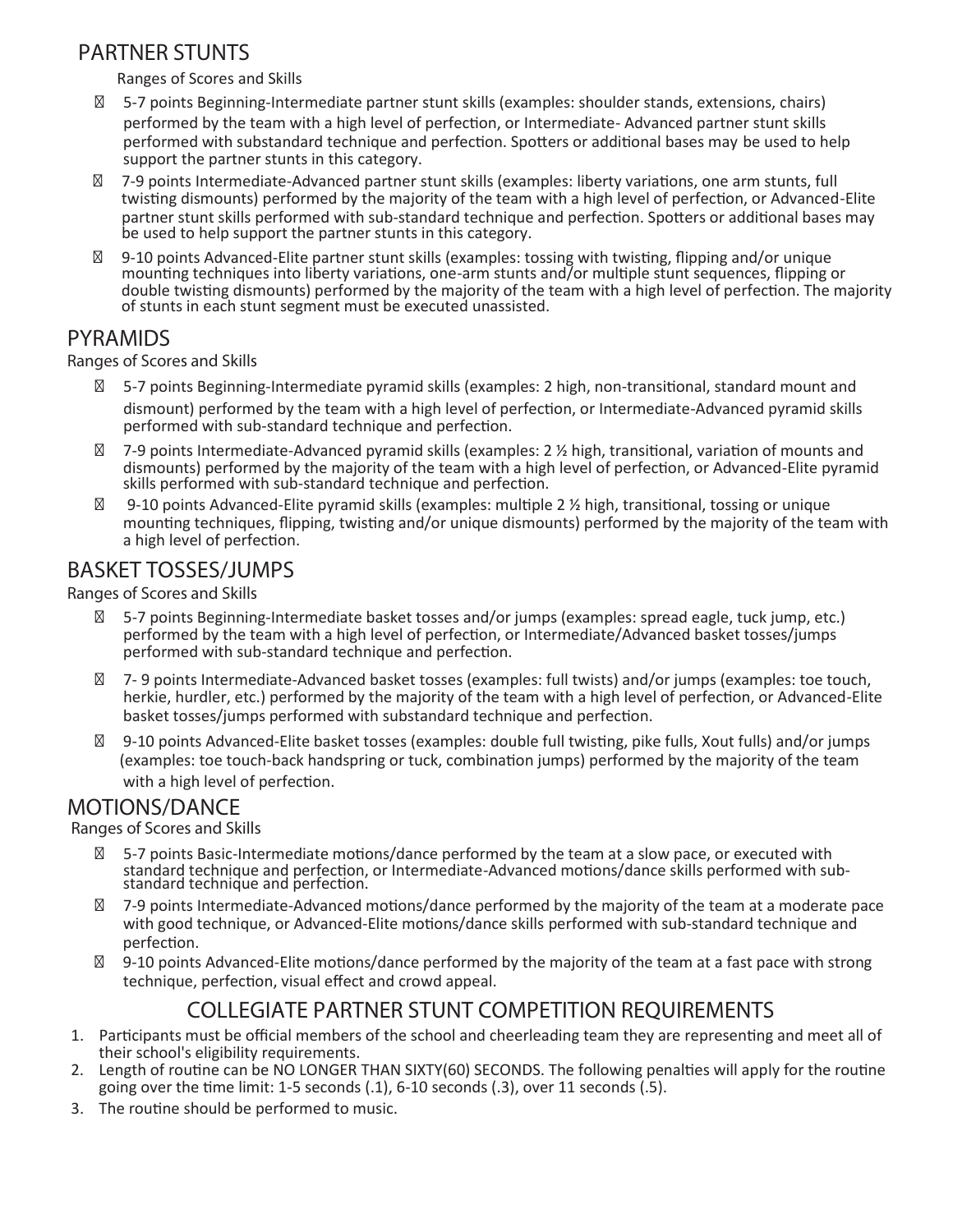- 4. Each participating couple should provide one spotter. Only one spotter may be on the mat as needed to make the stunt legal. Spotter may not assist with performance. Spotter may not touch or assist any stunts. In the event a spotter touches or assists a stunt a .5 deduction will be assessed per occurrence (exception: may assist in dismounts or drops).
- 5. The routine and music must be suitable for family viewing.
- 6. A participant may take part in only ONE (1) partner stunt routine.
- 7. A participant may only compete with the partner with whom they qualified.
- 8. Participants MUST follow the AACCA Collegiate Safety Guidelines.

### **GROUP STUNT COMPETITION REQUIREMENTS**

- 1. Participants must be official members of the school and cheerleading team they are representing and meet all of their school's eligibility requirements. The official NCA eligibility form must be submitted prior to the competition.
- 2. Length of routine can be NO LONGER THAN SIXTY(60) SECONDS. The following penalties will apply for the routine going over the time limit:  $1-5$  seconds  $(.1)$ ,  $6-10$  seconds  $(.3)$ , over  $11$  seconds  $(.5)$ .
- 3. The routine should be performed to music.
- 4. The routne and music must be suitable for family viewing.
- 5. A participant may take part in only ONE (1) group stunt routine.
- 6. A partcipant may only compete with the stunt group in which they qualified.
- 7. Participants MUST follow the AACCA Collegiate Safety Guidelines.
- 8. Participants MUST be ALL female. (Maximum of 5 participants allowed)

### **JUDGES' CATEGORIES: (Each worth 10 points)**

- 1. Technique
	- a. Cheer Section
	- b. Music Sections
- 2. Stability of Stunts/Strength
	- a. Difficulty
	- b. Execution
- 3. Choreography/Flow of Routne (5points)
- 4. Pyramids/Tosses
	- a. Difficulty
	- b. Executions
- 5. Tumbling A. Difficulty
- 6. Jumps A. Difficulty/Strength
- 7. Perfection of Routine
	- a. Showmanship/Sportsmanship
- 8. Overall Impression (5points)

#### 100 point possible

Penalties- see rules/regulations

Division Info: Please study the division and categories carefully. There will be NO program changes on the day of competition. If one team member is too old for the division selected, your team will be disqualified. If you entered in a category in error, your team will be forced to forfeit with an overall score of zero and no refund will be granted. **Division & Category Information:** Division is defined by the age of the partcipant. Category is defined as the type of performance you select. Performance Order: Receipt of registration will determine the order of performance. The first received shall perform last. The last registration received will perform first. Adjustments may be required due to team or division conflicts.

**Second Category:**Teams may not compete in the same category twice.

Cross Competitors: Cross competitors are those that compete on more than one team. This is allowed by ASCE however they must meet the following criteria: Be included on each team's roster Be included in each team's numerical count Submit full payment for each team they compete with Submit all waivers and compliance forms for each team, marking the cross competitor box.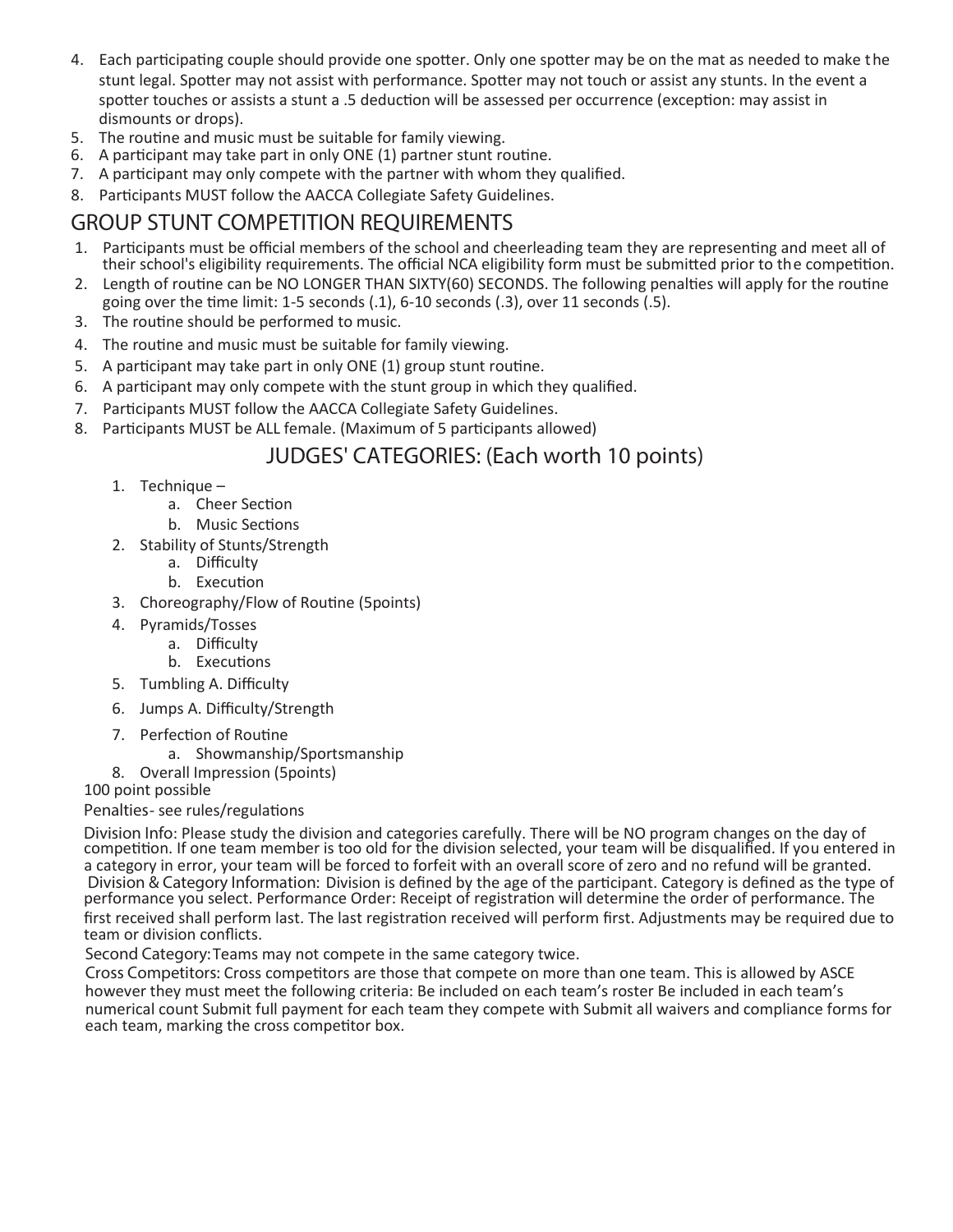# **ASCE Competition Code of Conduct**

We require the following to be adhered to during the event. This will ensure a positive experience for everyone involved.

Any disorderly behavior by coaches, participants, parents or spectators will result in removal from the event. ASCE reserves the right to refuse service to or disqualify any individual or team.

Questions or concerns that affect a team's performance must be presented only by the coach of the respective team to an ASCE official.

Protests of any kind will only be accepted in writing. Resolutions will not be made at the event.

The above is to be followed without queston. We expect that all teams, coaches, and spectators choose to represent themselves in a positve manner. Staff members of ASCE have no control or input regarding the judges final scores, results or outcome of the competition. It is our hope that this will be a pleasant and memorable<br>experience for all.

experience for all. **Music**: Music may be on an iPod or CD. Music must be recorded at the beginning of the CD with no other music recorded. Bring an extra method of music or CD in case of lost or damaged media. Label your music with your teams name and phone number in case of loss. An adult advisor must be present at the sound booth prior to your teams' performance to cue the music. Profanity, vulgarity or suggestive lyrics are prohibited and will result in disqualification.

**Minimum team members**: All teams must have a minimum of five members to perform.

**Changes to Divisions or Categories:**Division/level/category changes must be submited in writng 14 days prior to the event and approved by ASCE. You will receive notification of receipt of the change immediately, regardless if the change was approved or not. Teams that make changes after submitting their registration will result in a change in the performance order based on the new information.

Late Fees: Registration received after the deadline will be assessed a \$10.00 per participant processing fee (providing availability and approval ASCE). Call the ASCE office at 918-398-6510 for prior approval. All late fees must be submitted at the time of registering.

**Performance Information**: A tentatve performance schedule will be posted approximately one week prior to the event. The website is www.amercianspiritandcheer.com.

**Payment Information**: You may pay by Team/Gym/Organizaton/School check, or money order. No personal checks will be accepted. Make all fees payable to: ASCE. Upon receipt you will receive an email confirmaton. All future correspondence will be sent to the contact person's name on the registraton form. A \$30.00 'returned' check fee is charged for each dishonored check.

**Cancellation Policy**: All payments are non-refundable. If a partcipant cancels (regardless of the reason) you cannot apply that person's payment to another team. However, if a partcipant cancels from your registraton and you replace that person with a new partcipant for your team, you can apply that payment for the new partcipant.

**Interruption of Performance**: If the interrupton is due to the fault of the equipment of ASCE teams may restart from the beginning or at the point of interruption. If interruption is due to the failure of the teams' equipment, supplies, music, or staff the team may either continue or withdraw from the competition. ASCE reserves the right to stop the performance due to an obvious injury. In the case that an injury results in the interrupton of the teams' performance, the team will be allowed to re-group before performing their routne again. Performance must be repeated during the time allotted for their division/category.

**Inappropriate Music/Choreography**: Age appropriate choreography and music must be used. Penaltes will be assessed for profanity, vulgarity and suggestve music and choreography.

**Reasons for Disqualifcation**: Teams with illegal compettor(s) will be disqualified. Reason for disqualificaton include, but are not limited to, inappropriate choreography/music (at the discretion of ASCE official), over-age competitor(s), more or less competitors than allowed on the floor, participants not listed on the official roster, and/or illegal competitor(s) listed on the official team roster. If a team is found with unregistered competitors, the team will be disqualified. Teams registered and performing in the incorrect divisions will be disqualified. Due to

Formal Entrances: To ensure the flow of the program ASCE prohibits performing an organized or choreographed entrance prior to the start of a routne. A quick team huddle is permited. Spirited entrances are allowed; teams should not take longer than <sup>10</sup> seconds to set-up. **Time Limits**: The <sup>t</sup>me limits for all categories are as follows: Show Cheer <sup>2</sup> minutes <sup>30</sup> seconds Performance

Cheer 2 minutes 30 seconds (mount & non-mount) Dance Performance 2 minutes 30 seconds Song/Pom 2 minutes 30 seconds Jazz 2 minutes 30 seconds.

#### **Categories & Divisions**

**Cheer Routine Specifcs**: Performance using music, cheer or any combinaton thereof. Music must be incorporated into the performance. Music may be used for a segment, half, or the entire performance. Gymnastics skills and stunts are required. Poms, megaphones, signs, and banners are encouraged. Tear away uniforms or removal of clothing is prohibited.

**Judging Criteria**: Technical Skills, Building/Stunt Skills, Choreography, Routne Executon and Presentaton.

Performance Cheer Mount: Cheer(s) are of your choice. Audience participation, megaphones, signs and banners are encouraged. Music or amplified sound is prohibited. Gymnastics skills and stunts are required. Tear away<br>uniforms or removal of clothing is prohibited.

Judging Criteria: Technical Skills, Stunt Execution, Choreography, Voice Projection and Overall Presentation. Performance Cheer Non-Mount: Cheer(s) of your choice. Audience participation, megaphones, signs and banners are encouraged. Music or amplified sound is prohibited. Gymnastics skills are required. Stunts are not allowed. Tear away uniforms or removal of clothing is prohibited.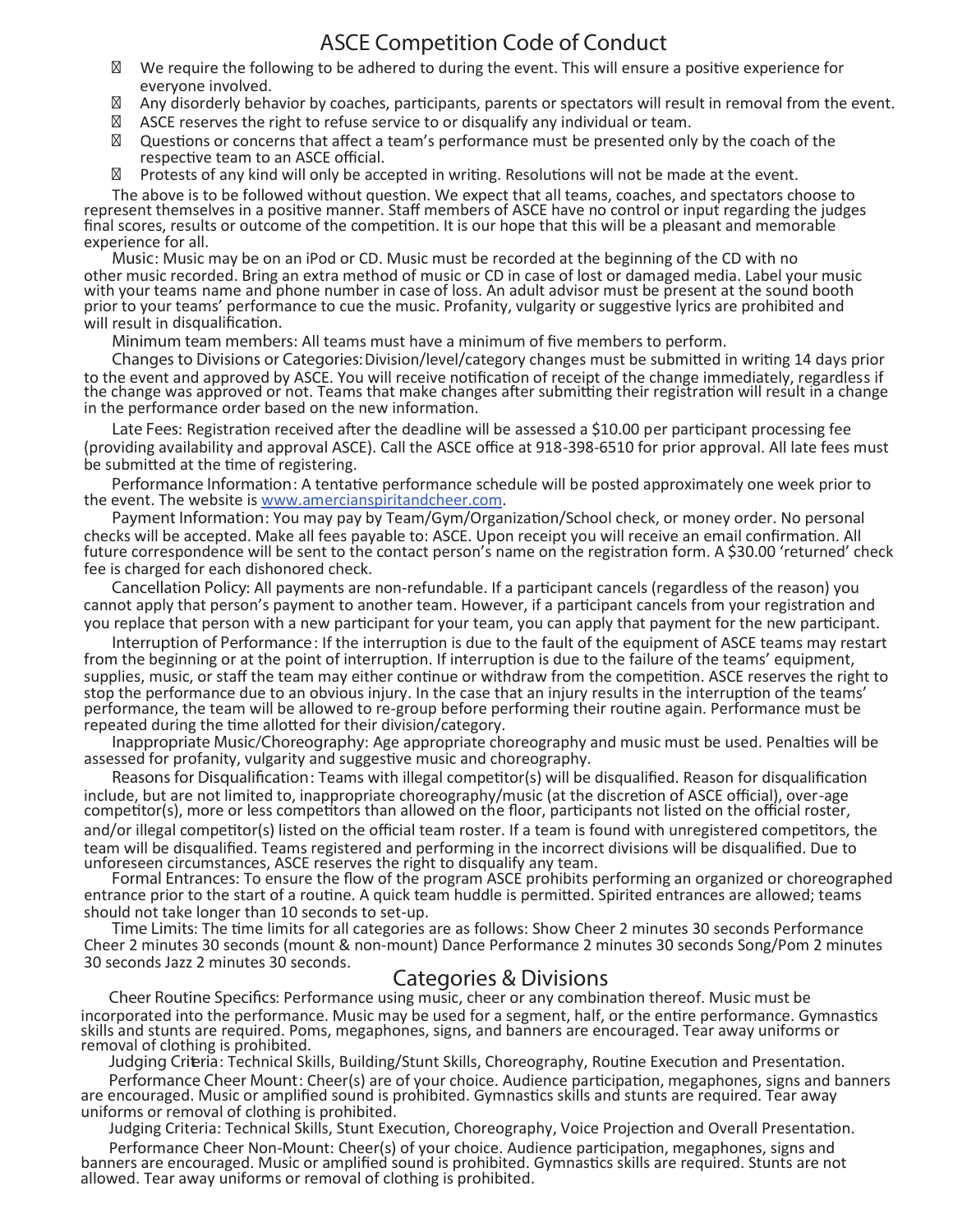**Judging Criteria**: Technical Skills, Choreography, Voice Projecton and Overall Presentaton.

**Dance Performance**: Performance must clearly consist of three dance styles, Pom, Funk Hip Hop, and Jazz. Pom Skills: Each team will be judged on pom skills. Basic cheerleading motions – emphasizing uniformity, synchronization, and strong sharp motions/arm placement as well as ground work, level changes and roll-offs for visual effect.

Funk/Hip-Hop Skills: Movements comprised of funk/hip-hop street styles with tempo variation. Dance style with an emphasis on uniformity, rhythm, body isolation, creativity, and execution.

Jazz Skills: Combination of dance movements with an emphasis on use of space, body placement, routine demonstration as well as artistic expression through movement with team uniformity. Technical skill (ex: pirouetes/leaps) are required, and will be credited towards the technical skills score. Routne may display a theme that is predominantly one of these styles, but must incorporate skills from all three styles. Props, poms and costuming may be used but is not mandatory.

**Judging Criteria**: Dance Skill Fundamentals, Routne Executon, Choreography, and Showmanship.

**Jazz**: Performance demonstratng jazz technique and performance skills. Execute any type of jazz dance routne. Teams are required to use a combination of dance movements with an emphasis on technique, body placement, control, style, and synchronization. The performance must also utilize floor as well as artistic expression through movement with uniformity. Props, poms and costuming may be used but is not mandatory.

**Funk/Hip-Hop**: Movements comprised of funk, hip-hop and street styles with tempo variatons (ex: break dancing, pop and lock techniques, street style, and high energy cheer style). Dance style with an emphasis on uniformity, rhythm, body isolation, creativity and execution. This performance should focus on athletic skills such as jumps, combination jumps, tricks, trick variations and illusions. Technical skills (ex: pirouettes/leaps) will not be credited in this category. Props and costuming are encouraged but not required. Judging Criteria: Dance Skill

Song/Pom: Performance may be any type of pom/song leading routine. Music is required for the duration of the routne and poms must be used for at least two-thirds of the performance. Dance style with an emphasis on technique, body placement, control, style, synchronizaton and use of poms. No other prop is permited in this category.

**Judging Criteria**: Dance Skill Fundamentals, Routne Executon, Choreography, Showmanship and Use of Poms. \*While dancers are performing we encourage them to have full self-expression, however, any inappropriate gestures or suggestive dance moves towards other dancers will result in immediate disqualification.

#### **Game Time**

Time Out Cheer - A crowd leading that encourages crowd involvement. Props encouraged.

Fight Song - Perform your school's fight song and show your school spirit. Props optional.

Time Out Dance - A one minute dance that focuses on crowd entertainment. Props are optional.

**Judging Criteria**: Crown invovlement, enthusiasm, school spirit, and entertaiment.

#### **Divisions**

All teams will compete based on the age of the oldest member on that team. Ivory Arts Inc competition divisions will be split into small and large groups to ensure equal distribution of small and large teams. Small is defined as 5-

12 Medium (Elementary/Varsity only) 13-16 and large is defined as 17-35.

Name of Division Age All-Star Divisions Pee Wee- 5yrs and under Elementary- 6-10 yrs Junior 11-13yrs Senior 14 & up Co-Ed \*Refer to USASF guidelines for division and safety guidelines School Cheer Elementary- small, medium, large Jr. High / Middle School- small, large, Co-Ed Jr. Varsity-non mount or mount Varsity- non mount small, medium, large, co-ed